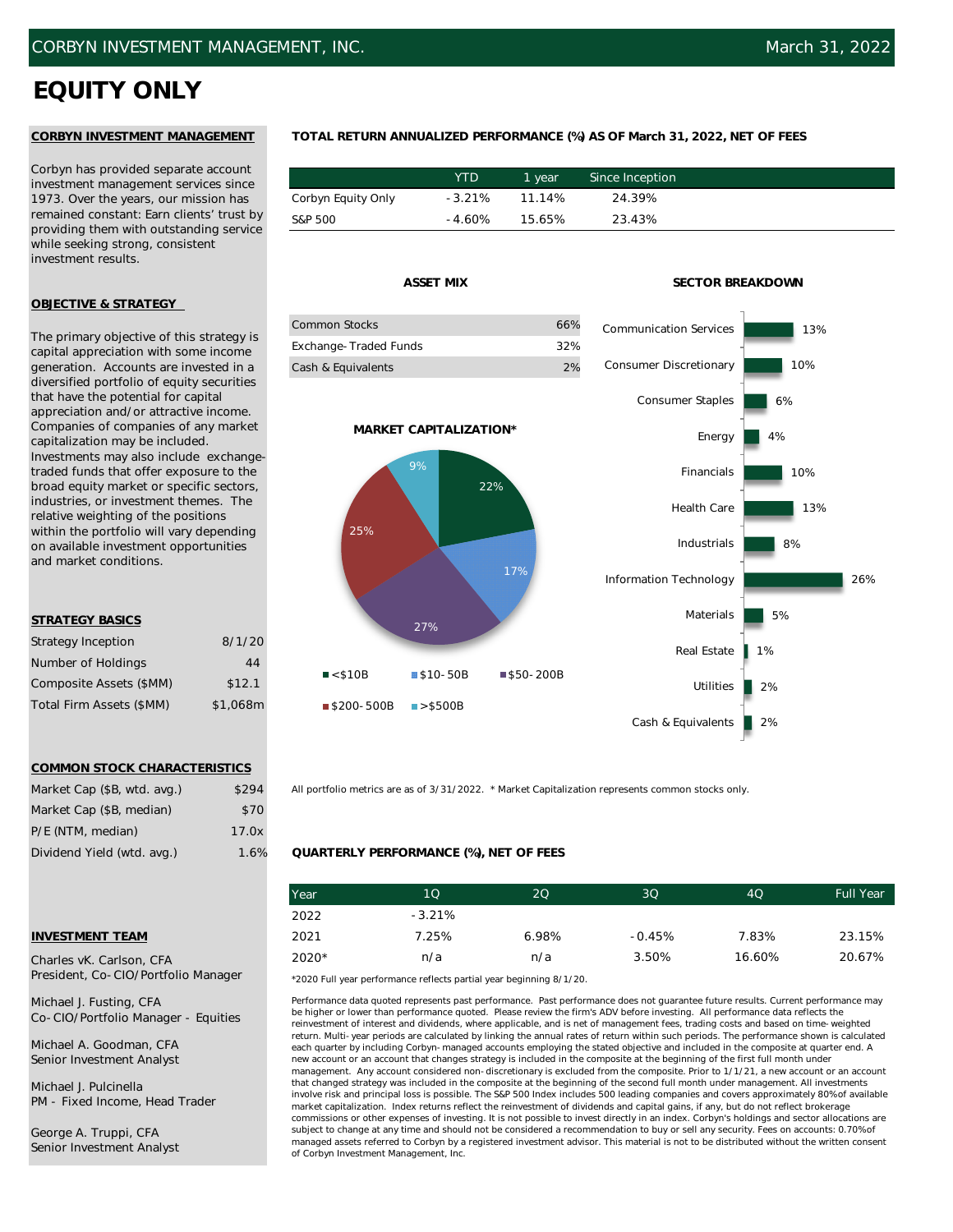# **EQUITY ONLY**

# **INVESTMENT THESIS**

We seek to identify equity securities of high-quality franchises with strong balance sheets and free cash flow generation led by management teams with a history of value-creation, targeting those equities that are trading at attractive prices relative to our estimate of the underlying longterm value of the business. We also search for inefficiently-followed securities that we believe are undervalued and stand to benefit from secular tailwinds and/or companyspecific catalysts.

We may invest a portion of the portfolio in exchange-traded funds to increase diversification and/or gain exposure to secular trends while reducing company-specific risk.

Through our focus on solid underlying business fundamentals, strong management teams, and the identification of secular and/or company-specific catalysts, we seek to experience lower volatility than the overall market during times of market turmoil. We believe that this strategy has proven effective over time and helps us atain our goal of long-term, consistent performance.

# **To learn more, please contact: Bill White**

Senior Relationship Manager bwhite@greenspringfund.com (410) 307-1512

# **Todd Garliss**

Senior Relationship Manager tbgarliss@greenspringfund.com (410) 307-1514

## **Corbyn Investment Management**

2330 W. Joppa Rd, Suite 108 Lutherville, MD 21093 www.corbyn.com

410-832-5500

# **TOP 10 COMMON STOCK HOLDINGS**

| KBR, Inc. (KBR)               | 4.3% | Ziff Davis Inc. (ZD)      | 3.0% |
|-------------------------------|------|---------------------------|------|
| T-Mobile US Inc. (TMUS)       | 3.6% | Johnson & Johnson (JNJ)   | 3.0% |
| Alphabet, Inc. - CI C (GOOG)  | 3.6% | Amazon.com, Inc. (AMZN)   | 2.8% |
| Republic Services, Inc. (RSG) | 3.3% | Abbott Laboratories (ABT) | 2.8% |
| Medtronic plc (MDT)           | 3.0% | Visa Inc. Class A (V)     | 2.8% |

## **GROWTH OF \$500,000**



This chart illustrates the performance of a hypothetical \$500,000 investment in an Equity Only account since 8/1/20, net of Corbyn management fees and based on a time weighted rate of return. The total value includes any changes in principal and reinvestment of any dividends, interest and<br>capital gains, but does not reflect the effect of any custodial fees. This



### Performance data quoted represents past performance. Past performance does not guarantee future results. Current performance may be higher or lower than performance quoted. Please review the firm's ADV before investing. All performance data reflects the reinvestment of interest and dividends, where applicable, and is net of management fees, trading costs and based on time-weighted return. Multi-year periods are calculated by linking the annual rates of return within such periods. The performance shown is calculated each quarter by including Corbyn-managed accounts employing the stated objective and included in the composite at quarter end. A new account or an account that changes strategy is included in the composite at the beginning of the first full month under management. Any account considered non-discretionary is excluded from the composite. Prior to 1/1/21, a new account or an account that changed strategy was included in the composite at the beginning of the second full month under management. All investments involve risk and principal loss is possible. The S&P 500 Index includes 500 leading companies and covers approximately 80% of available market capitalization. Index returns reflect the reinvestment of dividends and capital gains, if any, but do not reflect brokerage commissions or other expenses of investing. It is not possible to invest directly in an index. Corbyn's holdings and sector allocations are subject to change at any time and should not be considered a recommendation to buy or sell any security. Fees on accounts: 0.70% of managed assets referred to Corbyn by a registered investment advisor. This material is not to be distributed without the written consent of Corbyn Investment Management, Inc.

# **TOTAL RETURN ANNUALIZED PERFORMANCE (%) AS OF March 31, 2022 NET OF FEES**